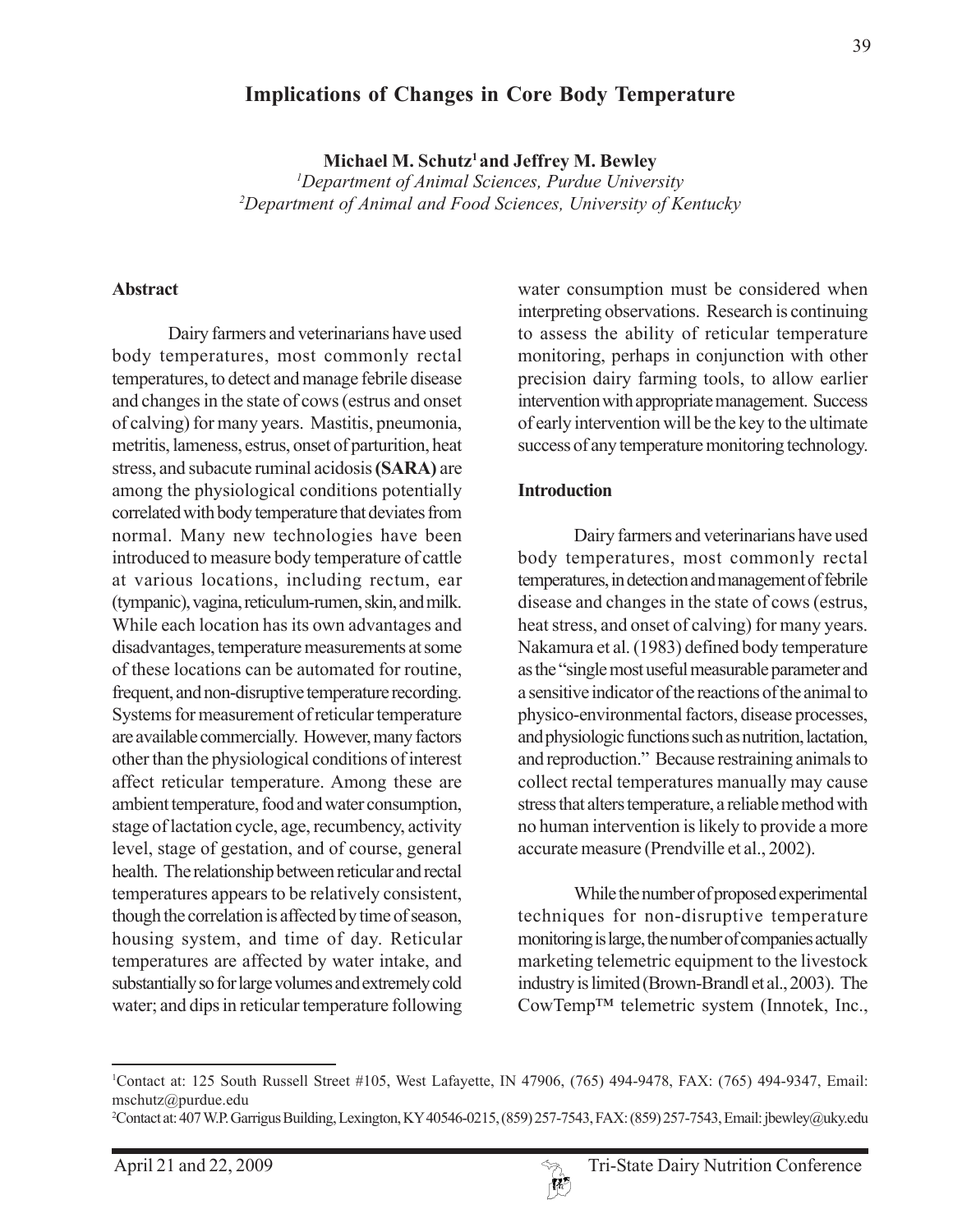Garrett, IN) was designed to transmit body temperature at a pre-determined regular interval using a reticular bolus, a receiver, and a computer program to summarize the data. Limited research has been conducted with this product at Purdue University (McAfee et al., 1998; Nielsen et al., 2001). However, at the time of this publication, the CowTemp™ product was not being marketed commercially. The CorTemp™ (HQ Inc., Palmetto, FL) temperature/heart rate monitoring system, originally developed for work with humans, consists of ingestible body temperature sensor pills, optional heart monitors, radio frequency **(RF)** remote units, a long range central station, a series of shorter range substations, and a central information collection station (Hicks et al., 2001; Green et al., 2005). Thus far, high investment costs and limited battery life have prevented this product from being commercialized. The ETD Bolus™ system (CowTek Inc., Brule, NE) consists of a rumen bolus, a desktop or long range exciter, receivers (each monitor up to 300 feet away), and a PDA or PC for data collection and analysis and provides temperature readings as frequently as every 30 minutes. Dr. Roger Meads (Trace Technology, Inc. and Dairy Business Resource, Inc., Hortonville, WI) has also developed an automatic temperature recording system. Digital Angel Corp. (South St. Paul, MN) developed the Bio-Thermo™ technology for tracking temperature. However, due to slaughter recovery issues, Bio-Thermo is not currently being marketed for the cattle industry. The Bella Health System (**BHS**; Bella Health Systems, Greeley, CO), formerly marketed in an earlier version as MaGiiX™ Cattle Temperature Monitoring System (**CTMS**; MaGiiX Inc., Post Falls, ID) utilizes RF identification **(RFID)** technology within a rumen bolus, a panel reader placed at a parlor entrance or exit, and a software package to collect, analyze, and view data. The BHS is currently being used at several universities and on a few large dairy farms in the western United States. Rumen temperature monitors are also commercially available as Smartbolus (TenXsys

Inc., Eagle, ID) and Kahne Rumen Sensor (Kahne Ltd., Auckland, New Zealand), which also combines rumen pressure sensing.

## **Measuring Temperature in Dairy Cows**

Although valuable for monitoring animals, core body temperatures are inherently difficult to obtain. Normal temperature varies considerably among cows (Lefcourt et al., 1999). Daily temperature variation is somewhat random with a standard deviation around 0.6 (Fallon, 1959). Debate exists on how frequently temperature should be measured to detect differences in physiological responses (Lefcourt et al., 1999). Measuring temperatures continuously would be advantageous by demonstrating the dynamic changes in temperature throughout the day (Mitchell et al., 2001; Brown-Brandl et al., 2003; Green et al., 2005). Most research indicates that body temperatures of cattle follow a distinct circadian rhythm with a range of 0.2 to 0.9°C (Nakamura et al., 1983; Lefcourt et al., 1999; Al-Haidary et al., 2001; Piccione et al., 2003; Piccione and Refinetti, 2003).

Many factors influence body temperature, including overall health, environment, ambient temperature, activity level, estrus, pregnancy status, eating and drinking behavior, and excitement (Lefcourt et al., 1999). Temperatures are higher in lactating cows than in dry cows (Nakamura et al., 1983; Bennett and Holmes, 1987). Average body temperature varies by season, reflective of ambient temperatures, a phenomena termed "seasonal drift" by Fordham et al. (1988). Feeding may increase body temperatures (Bitman et al., 1984). Araki et al. (1984) found sharp decreases in temperature after cows went through the parlor. Metz et al. (1987) found that body temperature increased about 0.2°C while lactating cows were lying (and decreased after standing up) indoors; however, the same pattern was not observed for dry cows on pasture. This result may, at least in part, explain the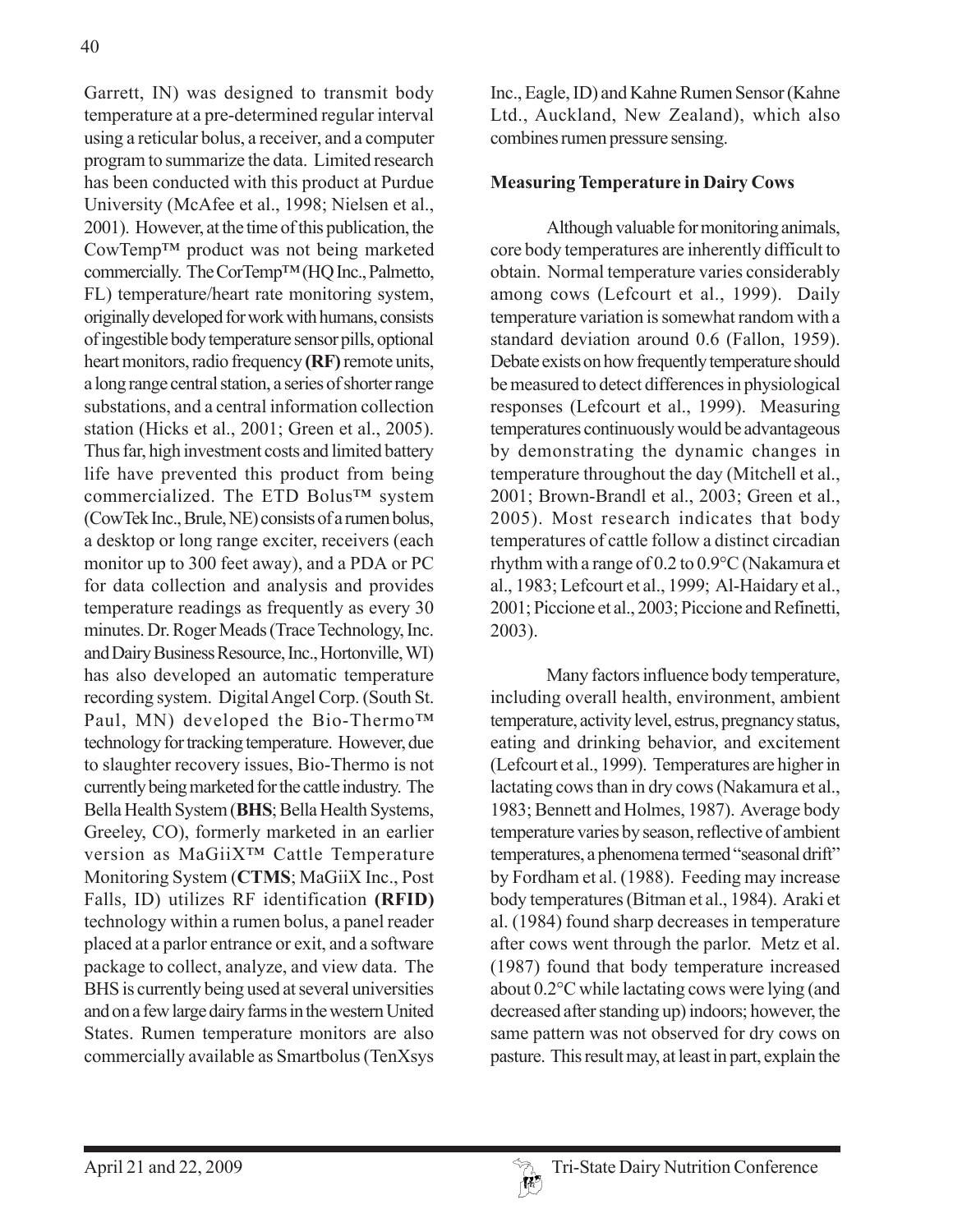findings that cow rumen temperatures are higher at night than during the day (Ipema et al., 2008).

Attempts to measure body temperature of cattle have been made at various locations, including rectum, ear (tympanic), vagina, reticulum-rumen, and milk. Firk et al. (2002) suggests that the value of a temperature monitor is highly dependent on its location. Tympanic temperature has been suggested to be a superior measure of deep-body temperature because of proximity to the hypothalamic thermosensitive site and reduced lag time (Seawright et al., 1983; Bergen and Kennedy, 2000). However, continuously monitoring tympanic temperature can prove challenging because temperature transmitters may create ear infections, leading to increased temperatures (Bergen and Kennedy, 2000). In a study by Bergen and Kennedy (2000), the correlation between tympanic and vaginal temperatures was 0.77, with vaginal temperatures averaging 0.35°C higher than tympanic temperatures. Rajamahendran et al. (1989) found rectal and vaginal temperatures to be highly correlated  $(r=0.95)$ .

Hahn et al. (1990) simultaneously measured temperature at four locations (tympanic, rectal, subdermal upper shoulder, and sub-dermal upper flank). Tympanic temperatures detected thermoregulatory responses that the rectal temperatures could not. The dermal upper shoulder and sub-dermal upper flank measurements were heavily influenced by environmental stimuli, such as changing air speeds or wetting of skin. Ultimately, the authors concluded that internal sites of temperature measurement are more useful indicators of core body temperature during changing conditions than external sites of temperature measurement (Hahn et al., 1990). The accuracy of rectal thermometers is limited to the competency of the operator using them (Aalseth, 2005).

Milk temperatures are highly correlated, but significantly lower, than body temperatures (Schlunsen et al., 1987; Fordham et al., 1988). Bitman et al. (1984) used thermistors to compare udder temperatures to core body temperatures (as measured in the peritoneal cavity) every 1.4 minutes. Udder temperatures ran about 1°C lower than

peritoneal cavity temperatures, but they were highly correlated ( $r = 0.98$  to 0.99). These researchers concluded that mammary gland temperature was not controlled by a different mechanism than core body temperature.

Rumen temperatures have been demonstrated to be effective measures of core body temperature (Hicks et al., 2001; Prendiville et al., 2002; Small et al., 2008). Because of the activity of heat-producing rumen microorganisms, ruminal temperatures are generally about 1°C higher than core body temperatures (Bitman et al., 1984). Ruminal or reticular temperatures typically run higher than rectal temperatures (Simmons et al., 1965). Prendiville et al. (2002) compared temperature readings from CowTemp™ rumen boluses, tympanic telemetry transmitters, and rectal temperatures taken hourly. The averages for the 5 day period studied were 39.0, 38.4, and 38.2°C for rumen, tympanic, and rectal temperatures, respectively. While there was no significant difference between tympanic and rectal temperatures ( $P > 0.05$ ), rumen temperature was higher than rectal or tympanic temperature on 3 of the 5 days. Using the CorTemp sensor pill, Hicks et al. (2001) found sensor temperatures, as measured in the rumen, to be statistically the same as rectal temperatures. Dramatic decreases in ruminal temperature occur after the cow drinks water (Dracy et al., 1963; Simmons et al., 1965); and this has been further demonstrated in comparison of temperatures recorded at a stationary panel for heifers motivated by water versus activity (Small et al., 2008). It takes 60 to 90 minutes for temperatures to return back to their pre-drinking levels (Dracy et al., 1963; Cunningham et al., 1964). The level of temperature depression is related to the amount and temperature of water consumed (Cunningham et al., 1964).

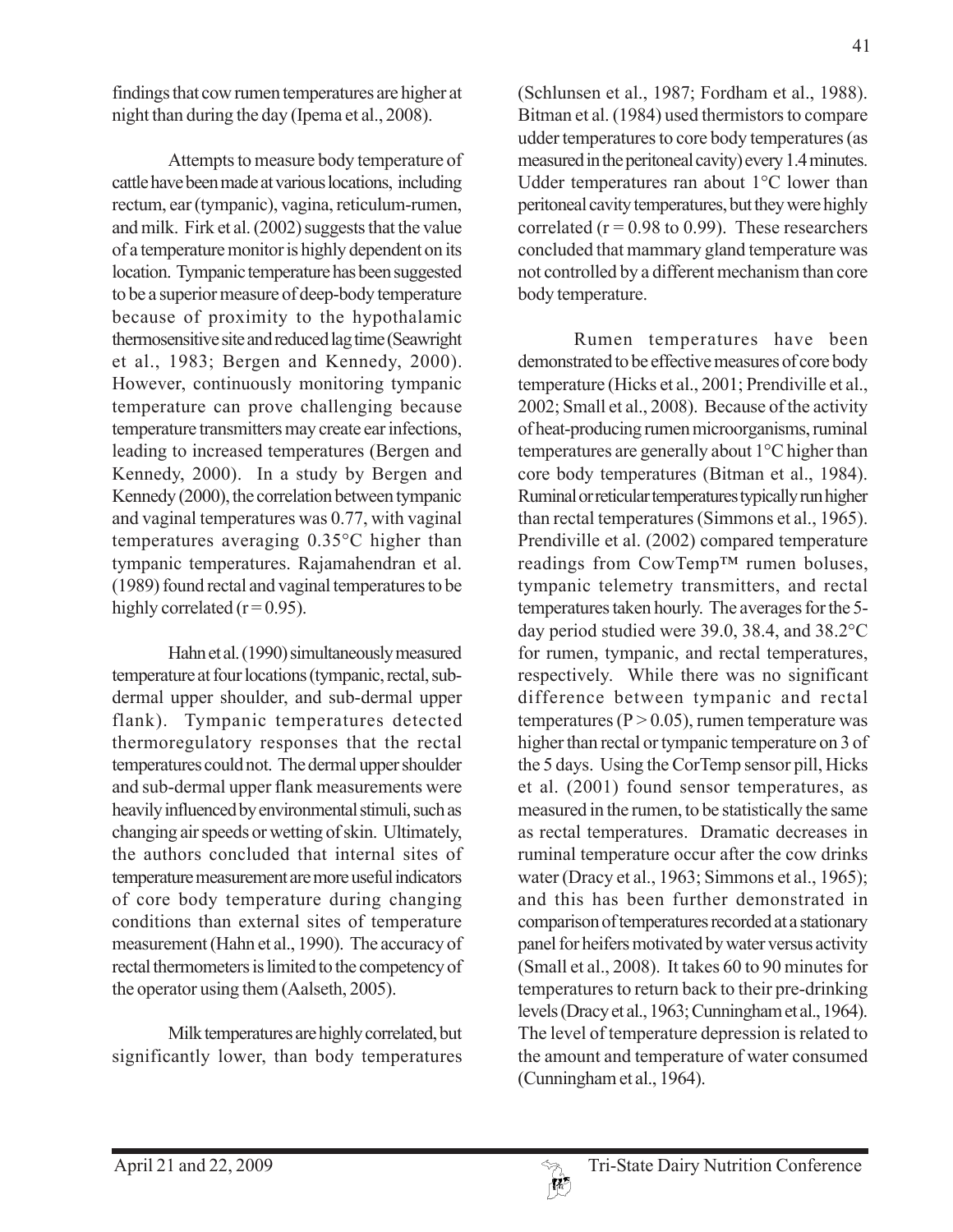## **Temperature and Health**

Perhaps the largest potential benefit of employing an automatic temperature monitoring system on a dairy would be in early detection of cases of disease, illnesses, or disorders that plague the dairy industry (Maatje et al., 1987). For many diseases, an increase in temperature is an early physiological response. In recent years, intensive fresh cow management programs have been established based upon using electronic thermometers to detect fever (Aalseth, 2005). Many of these fresh cow management programs are based on identifying animals with temperatures outside of a pre-established range and treating outliers. Aalseth (2005) lists the primary benefits of an intensive fresh cow management program as: 1) reduced involuntary cow losses in the first 30 and 60 days post freshening, 2) decreased postpartum disease, 3) improved reproduction, and 4) increased milk production.

Attempts have been made to use milk temperature as a predictor of mastitis. Models that combine udder temperature obtained via infrared thermography with environmental temperature may be useful in future applications in predicting mastitis (Schutz et al., 2001; Berry et al., 2003; Hovinen et al., 2008). Udder temperatures are generally 3 to 5°C cooler than rectal temperatures (Berry et al., 2003). A large udder temperature rise  $(>1.0°C)$  is typically associated with clinical mastitis and may be observed even before clinical symptoms are evident, and as such, temperature increases arise from changes in vascularization (Hovinen et al., 2008) that may or may not be captured by milk temperature. Indeed, Hovinen et al. (2008) concluded that while infrared thermography may be useful to automate mastitis detection, increases in udder skin surface temperature actually lagged increased rectal temperature, possibly because acute response to infection leads to swelling that may reduce blood flow to the skin surface. This is consistent with earlier conclusions that infrared

thermography may not advance the stage at which mastitis is observed relative to other measures, like visual observation and electrical conductivity (Schutz et al., 2001).

In a study of Holstein-Friesian cows in tiestall barns, milk temperatures were monitored for a period of six years (Schlunsen et al., 1987). Temperature increases were caused by the following: estrus 26%, no disease 22%, medicinal treatment 16%, uteritis 15%, metabolic disorder 11%, mastitis 5%, and inflammation of claws and limbs 5%. Veterinary diagnosis suggested that changes in temperature were able to detect mastitis and uteritis, most effectively followed by metabolic disorder and inflammation of claws, with the least effectiveness in detecting estrus. Authors caution that because temperature is affected by so many variables, other physiological parameters are necessary for a complete diagnosis (Schlunsen et al., 1987). Maatje et al. (1987) found increases in temperature in 0 of 3 cases of retained placenta, 3 of 3 cases of retained placenta plus metritis, 1 of 1 case of metritis, 0 of 3 cases of milk fever, 4 of 5 cases of teat damage plus mastitis, 10 of 13 cases of mastitis, 3 of 4 cases of sole ulceration, and 0 of 6 cases of lameness. Utilizing an indwelling temperature and pH probe, AlZahal et al. (2008) found a convincing correlation between the nadir of rumen pH and time of peak temperature and determined that rumen temperatures could be useful in detecting SARA, given development of an effective rumen temperature monitoring system.

### **Temperature and Estrus**

Detecting increases in temperature at estrus has been suggested as a strategy for estrus detection (Nakamura et al., 1983, Schlunsen et al., 1987; Fordham et al., 1988; Redden et al., 1993; Kyle et al., 1998; Piccione et al., 2003; Piccione and Refinetti, 2003). Debate exists in the literature with regard to whether or how much temperature increases during estrus (Fordham et al., 1988).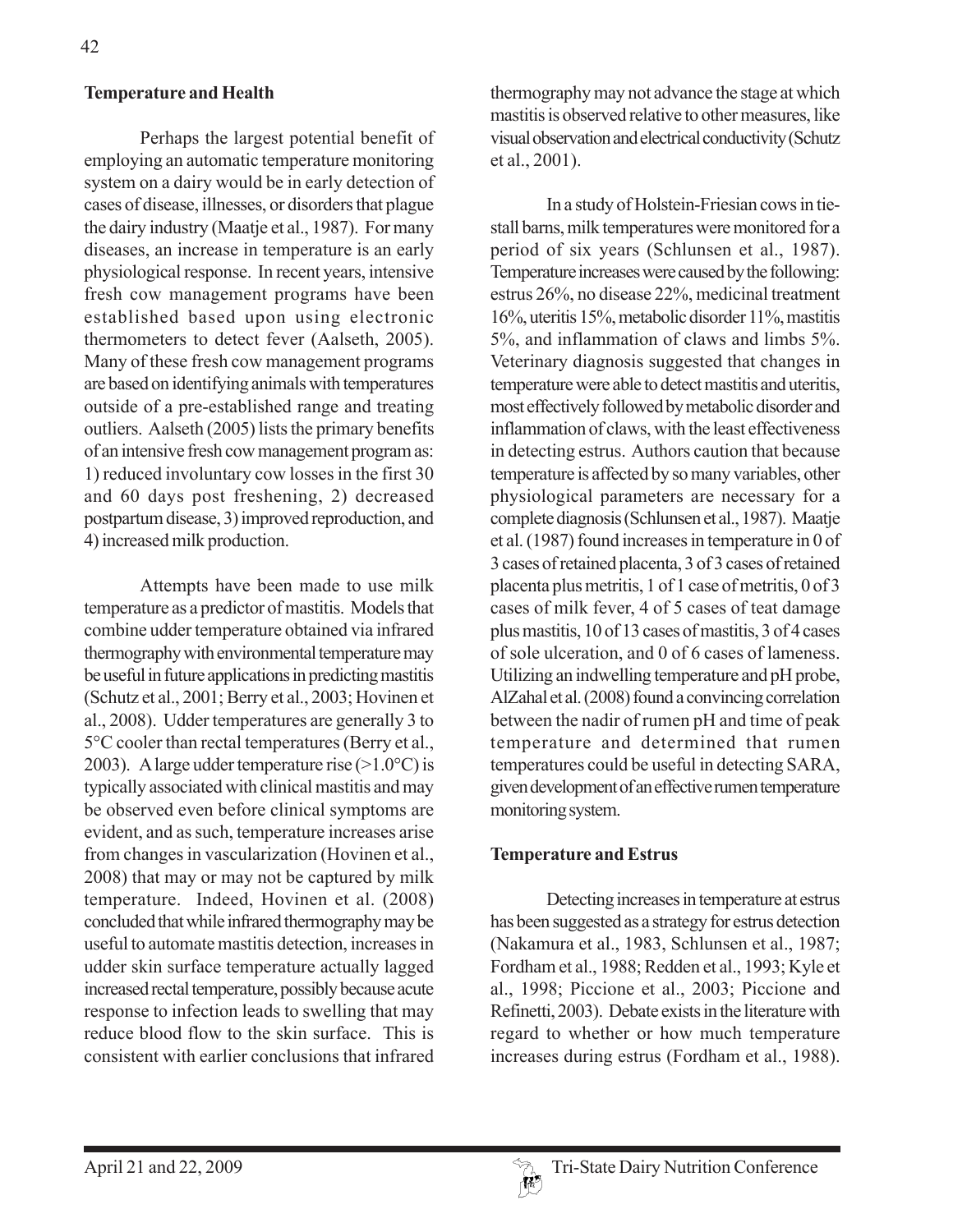Wrenn et al. (1958) found a decrease in body temperature one to two days prior to estrus, a sharp increase in temperature on the day of estrus, and a gradual increase in temperature following estrus. Frequency of observation of temperatures may also determine the efficacy of temperature for predicting estrus (Gil et al., 1997; Schlunsen et al., 1987). It is not clear whether temperature increases during estrus for physiological reasons or simply as a consequence of increased activity levels during estrus (Kyle et al., 1998). Progesterone has been suggested as the substance responsible for cyclic temperature variation in cows (Wrenn et al., 1958).

As an example of several attempts to enhance estrus detection with temperature monitoring, McArthur et al. (1992) used an increase of 0.4°C above the average of the previous 3 days to identify a temperature increase and identified 2 estrus periods in 2 cows in a controlled experiment. With the same technology in a commercial study, these researchers also attempted to identify temperature increases with a threshold value from 38.8 to 39.2°C. The detection rate ranged from 24 to 71%, but the percentage of false positives was 90 to 95%. In the same data set, increases in temperature from 0.2 to 0.6°C above the previous 5-day average for the same milking identified 32 to 50% of estrus events, but the percentage of false positives was 65 to 86%. The duration of elevation in body temperature was 9 hours. The authors concluded that milk temperature alone is not a reliable predictor of estrus because the length of the temperature increase does not coincide with milking times for all cows and the amount of variation inherent in temperatures within and between cows.

The length of the increase in body temperature associated with estrus must be considered when evaluating the frequency of temperature readings. If the length of time between measurements is greater than the duration of an individual animal's temperature increase, the estrus event will not be detected by the temperature

monitoring system (Gil et al., 1997; Schlunsen et al., 1987). Further, the inconsistency of temperature response to estrus may limit the value of temperature changes for estrus detection (Nakamura et al., 1983). Schlunsen et al. (1987) were only able to detect estrus in 42% of animals measuring milk temperatures at milking times. In a review of automation of estrus detection, Firk et al. (2002) concluded that body or milk temperatures are "not useful for practical application, because these traits are highly influenced by other factors."

## **Temperature and Heat Stress**

Telemetric temperature monitoring systems have been proposed as a tool to use in management of the negative effects of heat stress in cattle (Al-Haidary et al., 2001; Araki et al., 1984; Bennett and Holmes, 1987; Hicks et al., 2001; Lefcourt and Adams, 1996; Spiers et al., 2001). Peaks in core body temperature lag behind ambient temperature peaks by 1 to 5 hours and typically occur late in the evening (Al-Haidary et al., 2001; Hahn et al., 1990; Lefcourt and Adams, 1996; Spiers et al., 2001). Frequent or continuous monitoring of temperatures would be advantageous in understanding animal responses to heat stress (Lefcourt and Adams, 1996, 1998). Beginning at 25.6°C daily maximum ambient temperature, maximum daily body temperatures increases linearly at a rate of 0.42°C per 5°C (Lefcourt and Adams, 1996). Temperature monitoring is more challenging in the summer because of these rises in temperature and the effects of cooling strategies (Maatje et al., 1987). Peaks in body temperature are difficult to identify when environmental temperatures decrease below -7.5°C (Lefcourt and Adams, 1998). During winter, body temperatures are not significantly affected by ambient temperatures; however, the occurrence of circadian rhythms during colder weather suggests that thermoregulation is related to other influencers, like day length and daily heat load in addition to temperature (Lefcourt and Adams, 1998). A better understanding of the patterns of

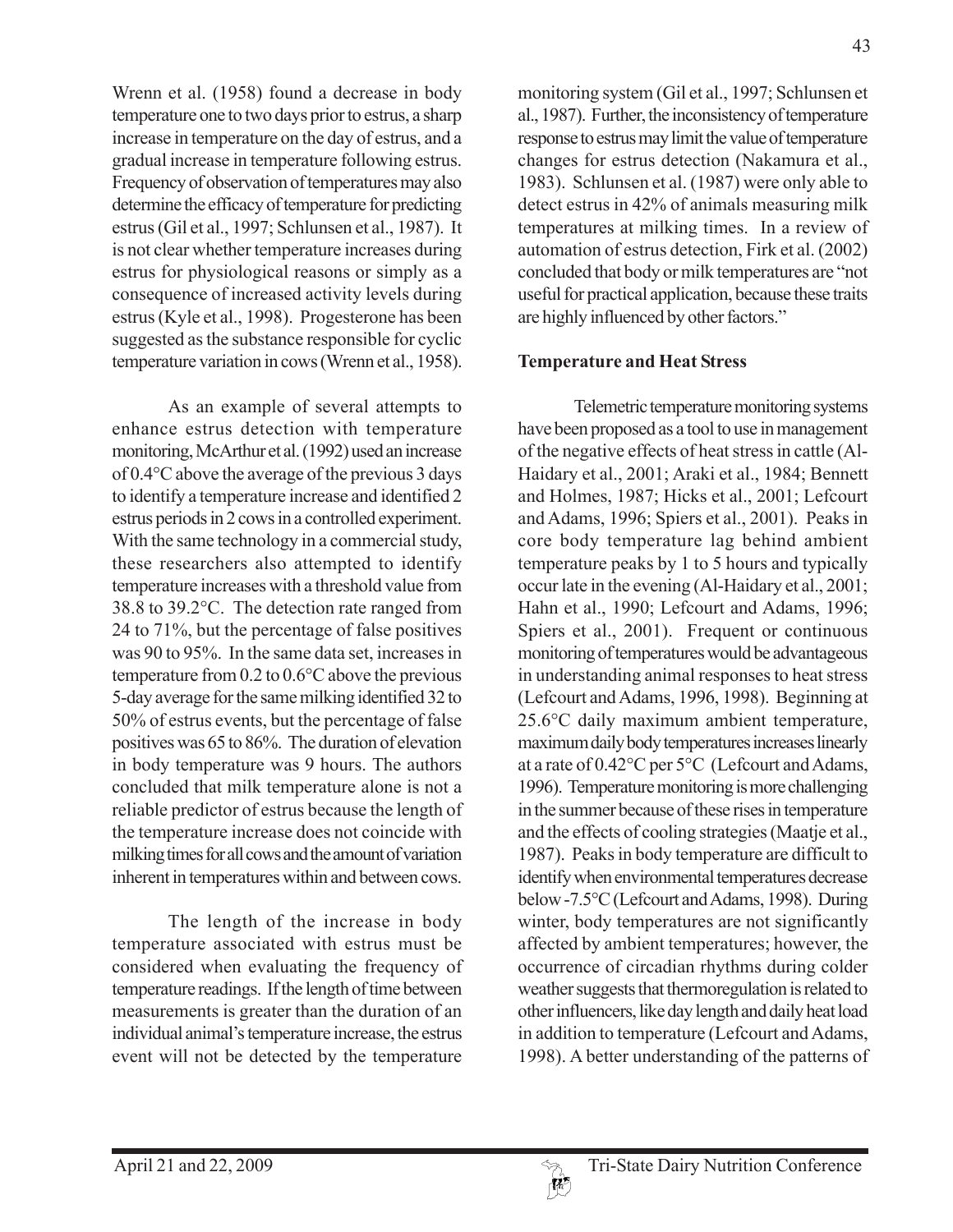body temperature under varying scenarios may be useful in determining management strategies during heat stress (Al-Haidary et al., 2001). In one study, a vaginal telemetry temperature recording device identified a 1.5°C decrease in temperature following a cooling strategy (Nakamura et al., 1983). Data from telemetric temperature monitors could be fed into an immediate biological feedback loop designed to keep an animal in its thermoneutral zone (Lacey et al., 2000).

Continuous measurements of temperature could prove useful in evaluation of cooling and heat abatement strategies by providing a more accurate indication of cow response. Variation among cows may determine criteria for genetic selection of animals more tolerant of elevated temperatures. Nakamura et al. (1983) suggest that low early morning temperatures may be indicative of a cow's ability to dissipate heat.

# **Temperature and Calving**

Automatic temperature monitoring systems for cattle have been proposed for use in identifying the onset of calving. The mechanism for this relationship is undetermined (Aoki et al., 2005), but it is common across species. The ability to predict calving time would be useful in assisting difficult births. Consequently, calf mortality rates may decrease and reproductive function of the dam could improve. Body temperature has been demonstrated to drop between 8 to 48 hours before calving. Temperatures increase 3 to 5 days before calving and begin dropping about 2 days before parturition (Metz et al., 1987). Temperatures may drop 1.0 to 1.6°C 1 to 2 days prior to calving (Wrenn et al., 1958). A research project using the CowTemp™ product demonstrated the ability to identify 9 cows soon to calve within 9 to 23 hours of parturition by identifying temperatures significantly lower than a rolling average of previous temperatures (Nielsen et al., 2001). Aoki et al. (2005) examined the ability of continuous vaginal temperatures to predict calving

time in Japanese Black  $\times$  Holstein-Friesian crossbred beef cattle. After identifying vaginal temperatures at a particular time in the day that were at least 0.3 or 0.5°C higher than temperatures at the same time on the preceding day for at least 3 consecutive hours, all cows in this study calved within 60 hours. When only maximum and minimum temperatures for the day were considered, the predictive ability decreased, likely because insufficient data were available to predict time of parturition.

The remainder of this report will provide a summary of research we have conducted with automatic temperature monitoring of cows to determine relationships with rectal temperature and impact of water consumption on reticular temperature. Work on cost-benefit implications will be examined briefly. While no endorsement is implied, the CTMS system (MaGiiX Inc., Post Falls, ID) was selected for work in this report to provide an example of how to approach profitability analysis of intervention technologies. At the time of selection, it was the only system commercially available and with an established pricing schedule. Tools established for cost-benefit analysis could easily be applied to other systems.

# **Relationship with Rectal Temperature**

The magnetized, biologically inert CTMS bolus resides in the cow's reticulum and is queried each time the cow passes a reader. The intent of this experiment was to evaluate the association between rectal and reticular temperatures, and the results have been reported (Bewley et al., 2008a). Each lactating cow at the Purdue University Dairy Research and Education Center was administered a reticular bolus. Temperatures were collected for all cows for 4 consecutive milkings each during 4 collection periods selected to represent varying environmental conditions. Cows were managed in 3 housing systems: a freestall barn with 128 stalls in 4 quadrants, a bedded-pack barn with an open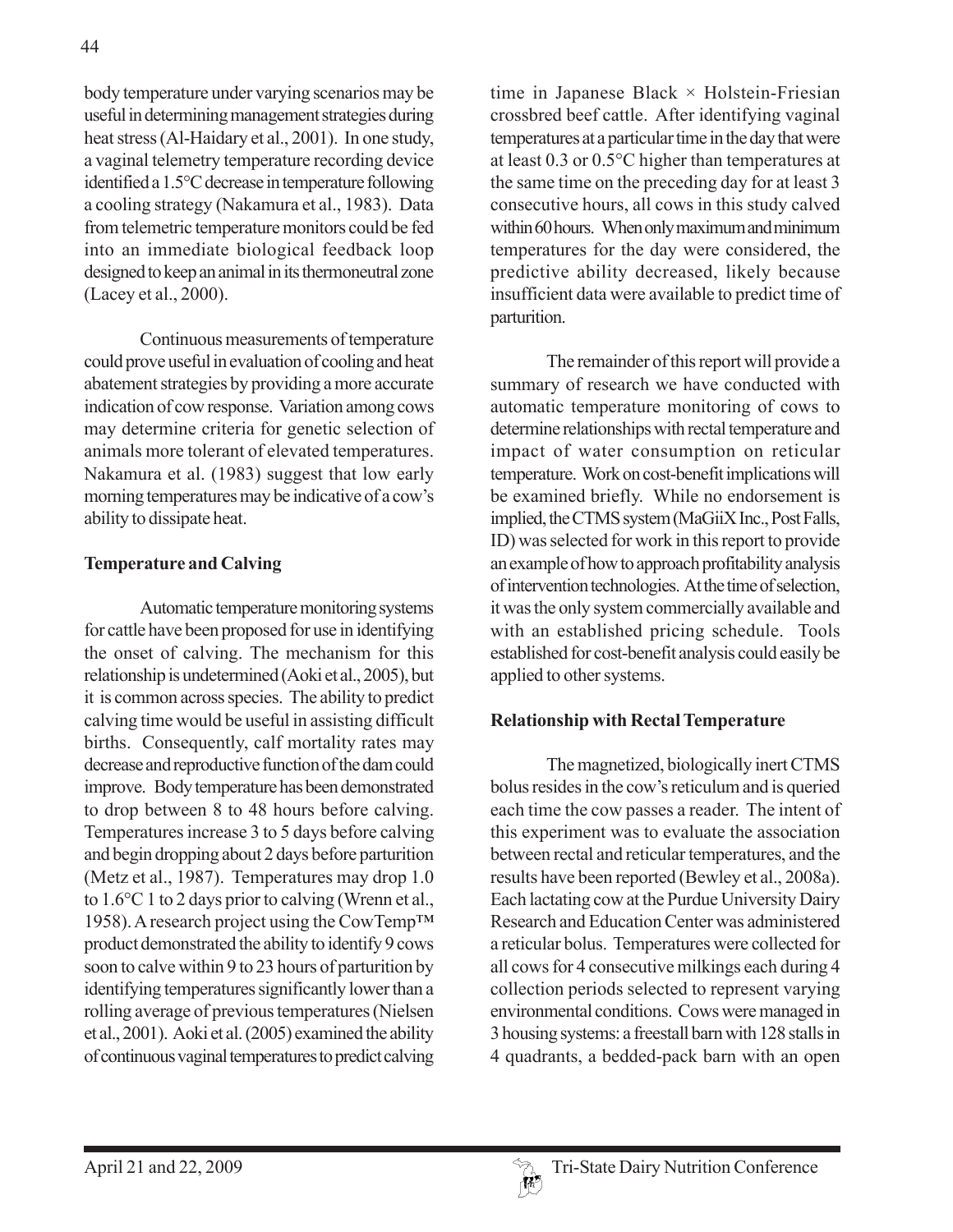grass lot, and a geothermally-modified barn with tiestalls for overflow and sick cows and box stalls for recently fresh cows.

The 4 collections were conducted on May 30 and 31, 2006 (spring), September 27 and 28, 2006 (fall), January 31 and February 1, 2007 (winter), and July 25 and 26, 2007 (summer). The numbers of cows sampled during each collection period were 185, 187, 180, and 182 for spring, fall, winter, and summer, respectively, and ambient maximum temperature-humidity index **(THI)** and average THI for the collection days during these time periods are in Figure 2. Because of herd turnover and dry periods, 280 total cows were utilized across the entire study period, but only around 190 cows had temperatures collected for any one time period. All temperatures were recorded immediately after milking. Milking times were from 5:00 a.m. to 9:30 a.m. and from 4:00 p.m. to 9:30 p.m. for the a.m. and p.m. milkings, respectively.

Rectal temperatures were recorded using a GLA M750 digital thermometer (GLA Agricultural Electronics, San Louis Obispo, CA) for each cow as she left the milking parlor, and reticular temperatures were recorded for cows as they passed the stationary reader panels positioned before and after the scale in which rectal temperatures were recorded (Figure 1). The first reader panel was located in a single-lane exit alley from the milking parlor. After cows passed the first reader panel, they were diverted into a stationary scale where rectal temperatures were collected. Following collection of a rectal temperature, cows passed a second reader panel located in a pathway leading to the freestall barn. This second panel was added only after the spring collection period (and thus available for the fall, winter, and summer collection periods) to increase the percentage of cows with a valid reticular temperature reading. Adding a second panel proved beneficial by increasing the likelihood that a cow's temperature

was measured at 1 of the 2 panels. Both panels used the same technology to read boluses and were close in proximity; consequently, variation in temperatures between panels was not a concern.

Reticular and rectal temperatures were recorded simultaneously in the milking parlor's exit lane in 4 consecutive milkings in each of 4 seasons, totaling 16 measurements per cow. Data were edited to remove reticular temperatures likely to have been impacted by a recent drinking bout. For the 2042 observations used in analyses, means  $(\pm SD)$  were  $39.28 (\pm 0.41), 38.83 (\pm 0.36),$  and  $0.45 (\pm 0.33)$ for reticular temperature, rectal temperature, and difference between reticular and rectal temperatures, respectively. The reticular and rectal temperatures were modestly correlated ( $r = 0.645, P \le 0.0001$ ). Numbers of paired observations and Pearson coefficients of correlations of reticular temperature with rectal temperature for season, milking, and housing system are in Table 1. Corresponding least squares means for reticular and rectal temperatures are in Figure 3 for levels of these effects. Within categories, average differences between rectal and reticular temperatures were quite consistent.

Because dairy producers and veterinarians are accustomed to viewing rectal temperatures, equations to adjust reticular temperatures to a rectal-based scale may increase the utility and interpretability of rumen temperatures. The resulting conversion equations were obtained from this work:

| AM Milking: | $RECT = 19.23 + 0.496$ (RETT)  |
|-------------|--------------------------------|
| PM Milking: | $RECT = 15.88 + 0.587$ (RETT), |

where RECT is rectal temperature and RETT is the measured reticular temperature.

# **Effect of Water Intake**

While automated reticular temperature recording may allow early detection of disease, estrus, heat stress, and the onset of calving, one

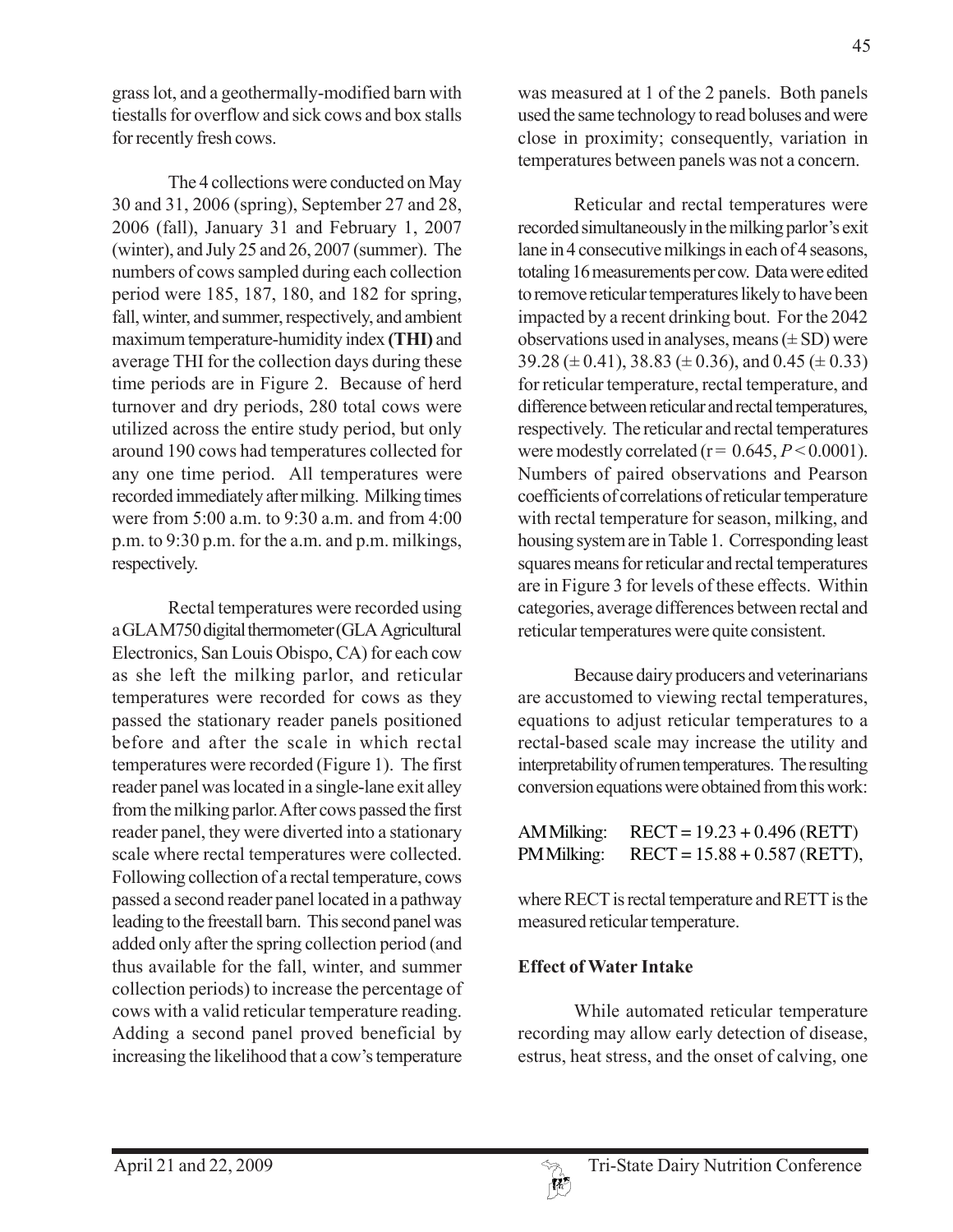potential limitation to collection of reticular temperatures is the impact of water temperature and consumption on recorded temperatures. Two replicated 3 x 3 Latin Square experiments were conducted at the Purdue Dairy Research and Education Center to assess the impact of water intake on reticular temperatures using the Cattle Temperature Monitoring System (Bewley et al., 2008b). Nine high-producing, mid-lactation, 2nd parity cows with low somatic cell counts (SCC) were selected. Prior to administering a water treatment, access to feed and water was restricted for at least 2 hours. Baseline reticular temperatures were established from measurements prior to water intake.

In the first experiment, treatments were  $25.2 \text{ kg} (55.4 \text{ lb})$  of hot water  $(34.3 \text{°C} \pm 1.0)$ , warm water (18.2°C  $\pm$  0.4), or cold water (7.6°C  $\pm$  0.4). Most of the water was infused by oral gavage. However, the length of time allotted for measuring cows was limited to 3 hours because the cows were deprived of feed and water during that time and because the cows had to be herded past the stationary panel readers. As the cows tired, it became more and more difficult to encourage them to move past the panels. As expected, following an initial dramatic drop in reticular temperature, a gradual rise toward baseline occurred. Least squares means for maximum drop in temperature were  $8.5 \pm 0.5$ ,  $6.9 \pm 0.5$ , and  $2.2 \pm 0.5$ °C for cold, warm, and hot water treatments, respectively. It was somewhat surprising that during the entire 3 hours after water "consumption", reticular temperatures did not return to baseline. Therefore, water volume was reduced and a control group of cows that did not consume any water was added for a second experiment.

 In experiment 2, treatments were 18.9 kg (41.6 lb) of body temperature water (38.9 $\degree$ C  $\pm$ 0.2), cold water  $(5.1^{\circ}C \pm 0.4)$ , or control (no water). Following water intake, reticular temperatures were collected for 3 hours. In

experiment 2, control cows remained within the 95% confidence interval of the baseline through the observation period, and cows receiving body temperature water experienced an initial drop in temperature  $0.4 \pm 0.2$ °C, with a return to within the baseline confidence interval within 15 minutes (Figure 4). Cows receiving cold water did not return to within the baseline confidence interval after a large drop of  $9.2 \pm 0.2$ °C during the 3 hour observational period. Moreover, a regression analysis of continued ascent in temperatures predicted that temperatures would return to baseline within 3.5 hours. The volume of water fed to cows in this study was substantial, making the cold water treatment almost a worst case scenario. However, these results demonstrate that when cows consume large quantities of cold water, the impact of water intake is sizable and sustained. The value of reticular temperatures for daily monitoring in a production setting hinges largely on the implications of this impact. Technologies that record temperatures at specific times, such as after milking, as in this study, or when moving between housing and feed (Small et al., 2008), may not be greatly affected because of the time lag following water (or feed) consumption. Technologies that may log frequent recordings of rumen temperature must employ algorithms to smooth temperatures over periods of sharply decreased temperatures resulting from drinking bouts.

# **Utility of Automated Temperature Monitoring**

Perhaps the largest single factor that will determine the rate of adoption of automatic temperature technologies is how quickly the technologies can move from the present, largely experimental stage to a more reliable and commercially viable stage. Reliability implies that the equipment is failsafe and mass produced to decrease initial investment and per animal costs. There is interest in the use of body temperature to manage physiological and infectious conditions of

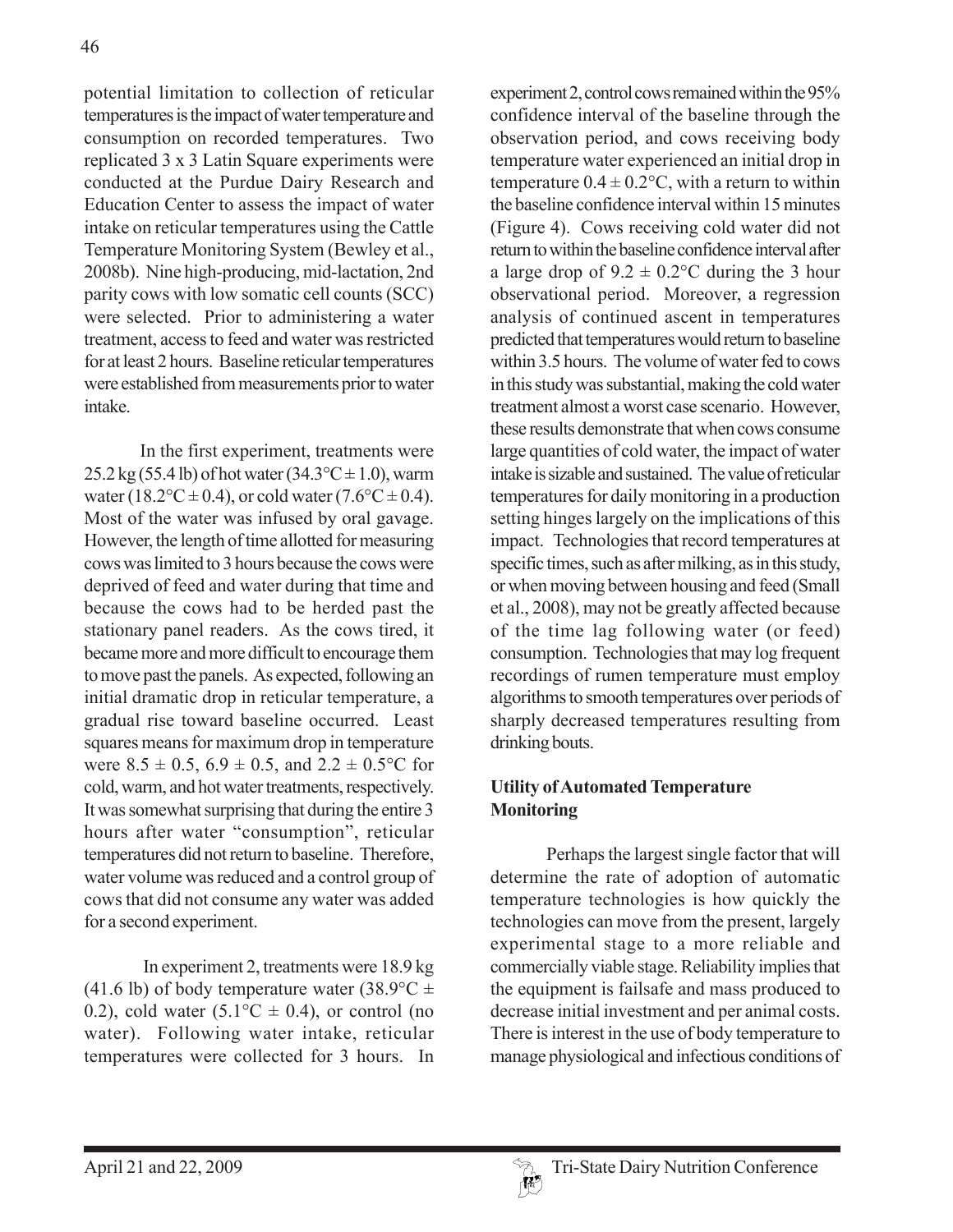dairy cattle. We conducted a survey of 19 industry experts in the field of health and dairy cattle management and asked what conditions the availability of regular temperature observations would be likely to impact. In order, the responses ranked heat stress, mastitis detection, and estrus detection as most important, followed by metritis, respiratory disease, animal well-being, and pregnancy diagnosis (Table 2).

Care must be taken in comparing the costs and expected benefits of investment in temperature monitoring technologies, as many determinations depend intrinsically on the assumptions about the value of resultant management practices. Using an early version of a cost-benefit model, similar to that reported by Bewley and Schutz in another paper within this Proceedings to assess investment in automatic body condition scoring, the feasibility that investment in a temperature monitoring system would be profitable depended largely on the herd's current estrus detection rate and on the assumed improvement in estrus detection. However, this result was largely predicated by the extent to which one assumes periodic temperature observation may enhance estrus detection. The effect of herd size on such investment may partially arise from initial fixed cost of the system but may be more related to reduction in costs of days open that may be magnified in larger herds. But most other factors considered at the time this model was developed were based on lacking or incomplete information about the extent to which additional knowledge about cow temperatures might impact herd management decisions and the success of those decisions. Our knowledge about those factors is growing, but remains, at best, incomplete. Research is continuing to assess the ability of reticular temperature monitoring, perhaps in conjunction with other precision dairy farming tools, to allow earlier intervention with appropriate management, and outcome of early intervention will be the key to the ultimate success or failure of any temperature monitoring technology.

## **References**

Aalseth, E. 2005. Fresh cow management: What is important, what does it cost, and what does it return? Pages 1-12 in Proceedings of the 7th Western Dairy Management Conference, Reno, NV.

Al-Haidary, A., D. Spiers, and M. Leonard. 2001. The effect of progressively higher level of heat challenge on temperature control of cattle. Pages 94-97 in 15th Conf. on Biometeorology/ Aerobiology and 16th International Congress of Biometeorology, Kansas City, MO.

AlZahal, O., E. Kebreab, J. France, M. Froetschel, and B.W. McBride. 2008. Ruminal temperature may aid in the detection of subacute ruminal acidosis. J. Dairy Sci. 91:202-207.

Aoki, M., K. Kimura, and O. Suzuki. 2005. Predicting time of parturition from changing vaginal temperature measured by data-logging apparatus in beef cows with twin fetuses. Animal Reproduction Science 86(1-2):1-12.

Araki, C.T., R.M. Nakamura, G. L. Seawright, and R.R. Brown. 1984. Computerized biotelemetry system for environmental research on dairy animals. J. Dairy Sci. 67:1047-1053.

Bennett, I.L., and C.R. Holmes. 1987. Telemetered body temperatures in a group of cattle during gestation and lactation. J. Agric. Sci. 108:683-685.

Bergen, R.D., and A.D. Kennedy. 2000. Relationship between vaginal and tympanic membrane temperature in beef heifers. Can. J. Anim. Sci. 80:515-518.

Berry, R.J., A.D. Kennedy, S.L. Scott, B.L. Kyle, and A.L. Schaefer. 2003. Daily variation in the udder surface temperature of dairy cows measured by infrared thermography: Potential for mastitis detection. Can. J. Anim. Sci. 83:687-693.

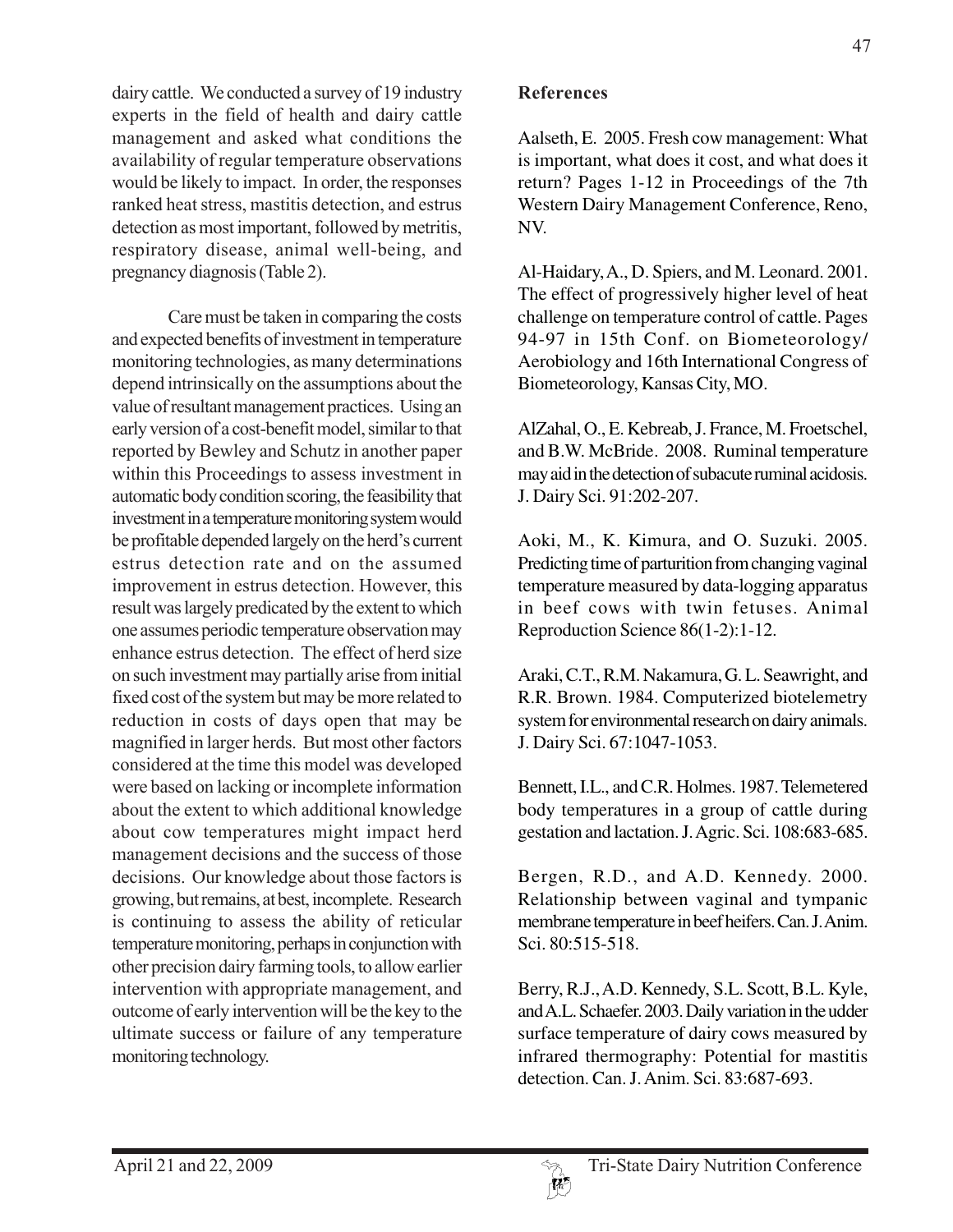Bewley, J.M., M.E. Einstein, M.W. Grott, and M.M. Schutz. 2008a. Comparison of reticular and rectal core body temperatures in lactating dairy cows. J. Dairy Sci. 91:4661-4672.

Bewley, J.M., M.W. Grott, M.E. Einstein, and M.M. Schutz. 2008b.Impact of intake water temperatures on reticular temperatures of lactating dairy cows. J. Dairy Sci. 91:3880-3887.

Bitman, J., A. Lefcourt, D.L. Wood, and B. Stroud. 1984. Circadian and ultradian temperature rhythms of lactating dairy cows. J. Dairy Sci. 67(5):1014- 1023.

Brown-Brandl, T.M., T. Yanagi, Jr., H. Xin, R.S. Gates, R.A. Bucklin, and G.S. Ross. 2003. A new telemetry system for measuring core body temperature in livestock and poultry. Appl. Eng. Agric. 19(5):583-589.

Cunningham, M.D., F.A. Martz, and C.P. Merilan. 1964. Effect of drinking-water temperature upon ruminant digestion, intraruminal temperature, and water consumption of nonlactating dairy cows. J. Dairy Sci. 47:382-385.

Dracy, A.E., W.O. Essler, and J.R. Jahn. 1963. Recording intrareticular temperature by radiosone equipment. J. Dairy Sci. 46:241-242.

Fallon, G.R. 1959. Some aspects of oestrus in cattle, with reference to fertility on artificial insemination. Queensland Journal of Agricultural Science 16:439- 447.

Firk, R., E. Stamer, W. Junge, and J. Krieter. 2002. Automation of oestrus detection in dairy cows: A review. Livest. Prod. Sci. 75(3):219-232.

Fordham, D. P., P. Rowlinson, and T.T. McCarthy. 1988. Oestrus detection in dairy cows by milk temperature measurement. Res. Vet. Sci. 44:366- 374.

Gil, Z., J. Szarek, and J. Kural. 1997. Detection of silent oestrus in dairy cows by milk temperature measurement. Anim. Sci. 65:25-29.

Green, A.R., R.S. Gates, and L.M. Lawrence. 2005. Measurement of horse core body temperature. J. Therm. Biol. 30(5):370-377.

Hahn, G.L., R.A. Eigenberg, J.A. Nienaber, and E.T. Littledike. 1990. Measuring physiological responses of animals to environmental stressors using a microcomputer-based portable datalogger. J. Anim. Sci. 68(9):2658-2665.

Hicks, L.C., W.S. Hicks, R.A. Bucklin, J.K. Shearer, D.R. Bray, P. Soto, and V. Carvalho. 2001. Comparison of methods of measuring deep body temperature of dairy cows. Pages 432-438 in 6th International Symposium. ASAE, Louisville, Kentucky.

Hovinen, M, J. Silvonene, S. Taponen, L. Hanninen, M. Pastell, A. M. Aisla, and S. Pyorala. 2008. Detection of clinical mastitis with the help of a thermal camera. J. Dairy Sci. 91:4592-4598.

Ipema, A.H., D. Goense, P.H. Hogewerf, H.W.J. Houwers, and H. van Roest. 2008. Pilot study to monitor body temperature of dairy cows with a rumen bolus. Computers and Electronics in Agriculture 64:49-52.

Kyle, B.L., A.D. Kennedy, and J.A. Small. 1998. Measurement of vaginal temperature by radiotelemetry for the prediction of estrus in beef cows. Theriogenology 49(8):1437-1449.

Lacey, B., T.K. Hamrita, M.P. Lacy, and G.L. Van Wicklen. 2000. Assessment of poultry deep body temperature responses to ambient temperature and relative humidity using an on-line telemetry system. Transactions of the ASAE 43(3):717-721.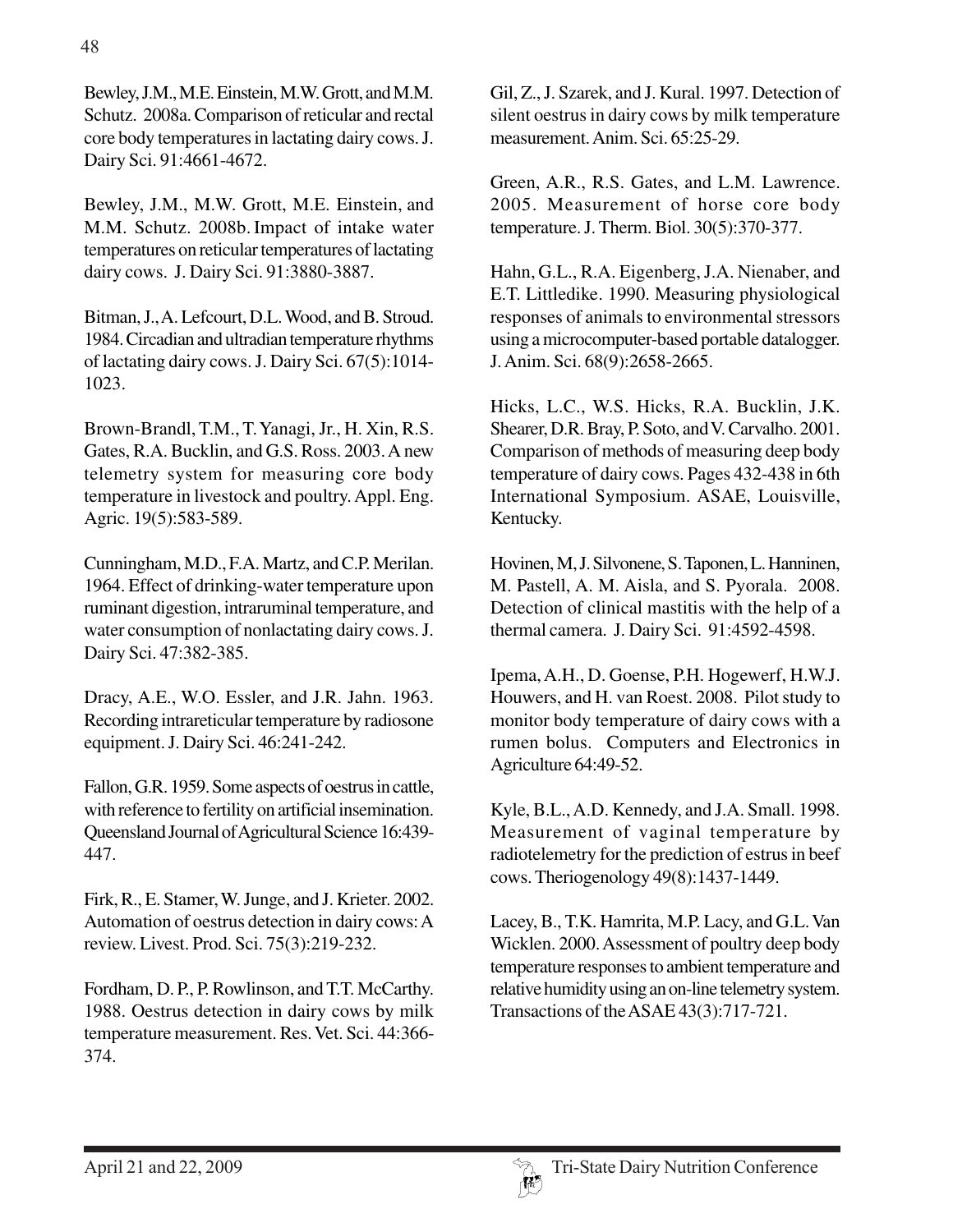Lefcourt, A.M., and W.R. Adams. 1996. Radiotelemetry measurement of body temperatures of feedlot steers during summer. J. Anim. Sci. 74(11):2633-2640.

Lefcourt, A.M., and W.R. Adams. 1998. Radiotelemetric measurement of body temperature in feedlot steers during winter. J. Anim. Sci. 76(7):1830-1837.

Lefcourt, A.M., J.B. Huntington, R.M. Akers, D.L. Wood, and J. Bitman. 1999. Circadian and ultradian rhythms of body temperature and peripheral concentrations of insulin and nitrogen in lactating dairy cows. Domest. Anim. Endocrinol. 16(1):41- 55.

Maatje, K., W. Rossing, and F. Wiersma. 1987. Temperature and activity measurements for oestrus and sickness detection in dairy cattle. Pages 239- 249 in 3rd Symposium on Automation in Dairying, Wageningen, The Netherlands.

McAfee, P.A., S.A. Brune, S.S. Donkin, and J.N. Nielsen. 1998. Use of CowTemp™ temperature monitoring system for automated estrus detection. J. Dairy Sci. 81(Suppl. 1):62.

McArthur, A.J., M.P. Easdon, and K. Gregson. 1992. Milk temperature and detection of oestrus in dairy cattle. J. Agric. Eng. Res. 51:29-46.

Metz, J., F. Wiersma, W. Rossing, and V. Van Den Berg. 1987. First experiences with a telemetry system for measurements of body temperature by dairy cows. Pages 185-197 in 3rd Symposium on Automation in Dairying, Wageningen, The Netherlands.

Mitchell, M.A., P.J. Kettlewell, J.C. Lowe, R.R. Hunter, T. King, M. Ritchie, and J. Bracken. 2001. Remote physiological monitoring of livestock - an implantable radio-telemetry system. Pages 535-541 in Livestock Environment VI: Proceedings of the 6th International Symposium, Louisville, KY.

Nakamura, R.M., C.T. Araki, N.L. Clarke, and L.W.G. Kam. 1983. Temperature telemetry studies in dairy cattle in hot climates. Pages 464-469 in National Conference on Agricultural Electronics Applications. American Society of Agricultural Engineers, Chicago, Illinois.

Nielsen, J.N., S.S. Donkin, K. Vanzant, P.A. McAfee, and S.A. Brune. 2001. Use of CowTempTM temperature monitoring system for prediction of calving onset in beef cows. J. Dairy Sci. 84(Suppl. 1):253.

Piccione, G.., G.. Caola, and R. Refinetti. 2003. Daily and estrous rhythmicity of body temperature in domestic cattle. BMC Physiol 3(1):7. http:// www.biomedcentral.com/1472-6793/3/7

Piccione, G., and R. Refinetti. 2003. Thermal chronobiology of domestic animals. Frontiers in Bioscience 8:258-264.

Prendville, D.J., J. Lowe, B. Earley, C. Spahr, and P. Kettlewell. 2002. Radiotelemetry systems for measuring body temperature. Grange Research Centre, Tunsany, Ireland.

Rajamahendran, R., J. Robinson, S. Desbottes, and J. S. Walton. 1989. Temporal relationships among estrus, body temperature, milk yield, progesterone and luteinizing hormone levels, and ovulation in dairy cows. Theriogenology 31(6):1173-1182.

Redden, K.D., A.D. Kennedy, J.R. Ingalls, and T.L. Gilson. 1993. Detection of estrus by radiotelemetric monitoring of vaginal and ear skin temperature and pedometer measurements of activity. J. Dairy Sci. 76(3):713-721.

Schlunsen, D., H. Roth, H. Schon, W. Paul, and H. Speckmann. 1987. Automatic health and oestrus control in dairy husbandry through computer aided systems. J. Agric. Eng. Res. 38(4):263-279.

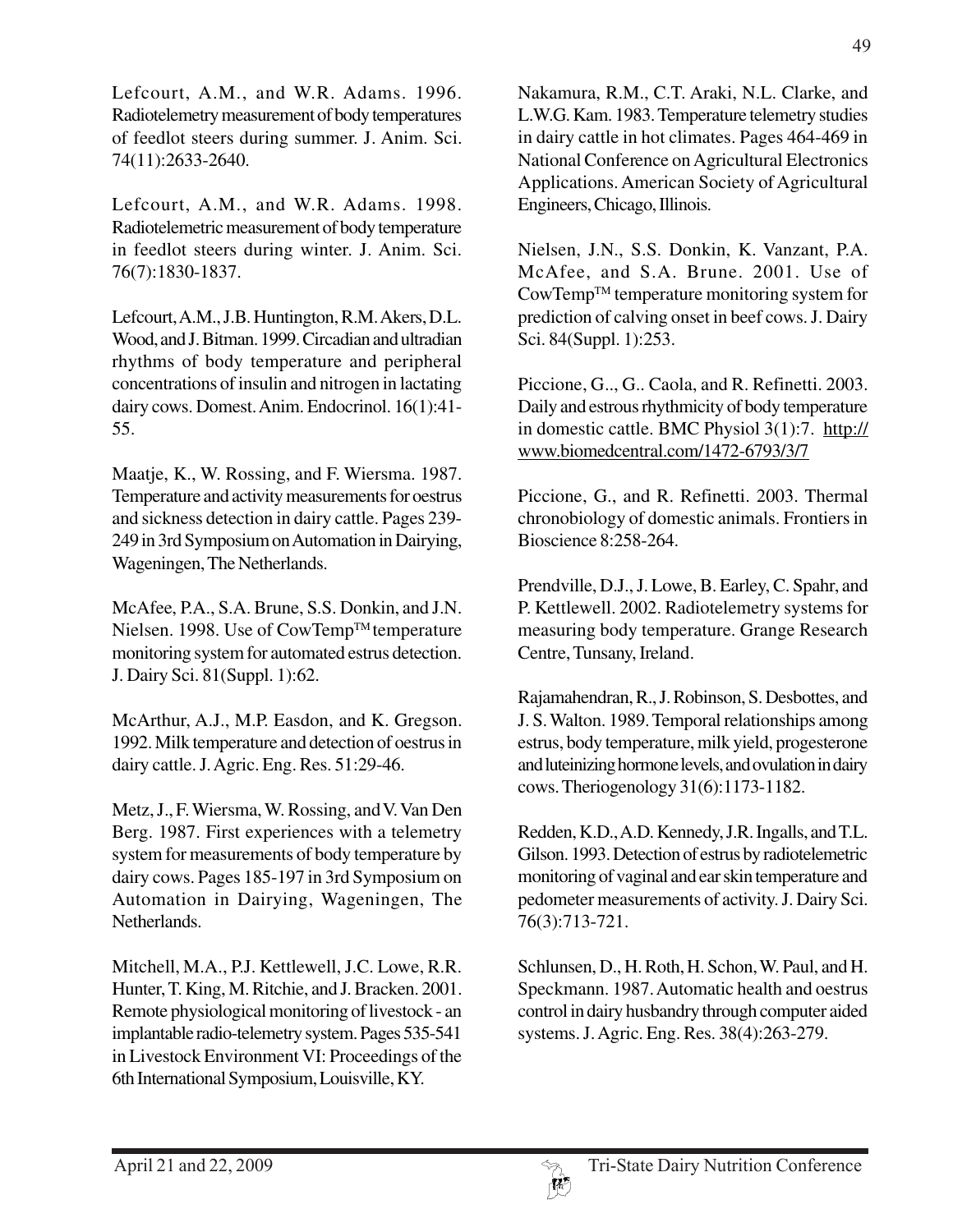Schutz, M.M., S.D. Eicher, J.M. Townsend, G. Shaw, and D.M. Kocak. 2001. Evaluation of early detection of induced *Staphylococcus aureus* mastitis using infrared thermography. J. Dairy Sci. 84: (Suppl. 1):150. (Abstr.)

Seawright, G.L., R.R. Brown, K. Campbell, R.L. Levings, and C.T. Araki. 1983. Comparison of remotely acquired deep-body and subdermal temperature measurements for detecting fever in cattle. Pages 517-528 in National Conference on Agricultural Electronics Applications. American Society of Agricultural Engineers, Chicago, Illinois.

Simmons, K.R., A.E. Dracy, and W.O. Essler. 1965. Diurnal temperature patterns in unrestrained cows. J. Dairy Sci. 48:1490-1493.

Small, J.A., A.D. Kennedy, and S.H. Kahane. 2008. Core body temperature monitoring with passive transponder boluses in beef heifers. Can. J. Animal Sci. 88:225-235.

Spiers, D.E., M.J. Leonard, G.L. Hahn, and T.L. Mader. 2001. Use of telemetry to evaluate the impact of summer heat stress on core body temperature of cattle. Proceedings of Australian Physiological and Pharmacological Society 32(2) (Suppl. 1):150. http://www.apps.org.au/ Proceedings/32(2)Suppl.1/issue.pdf

Wrenn, T.R., J. Bitman, and J.F. Sykes. 1958. Body temperature variations in dairy cattle during the estrous cycle and pregnancy. J. Dairy Sci. 41:1071- 1076.

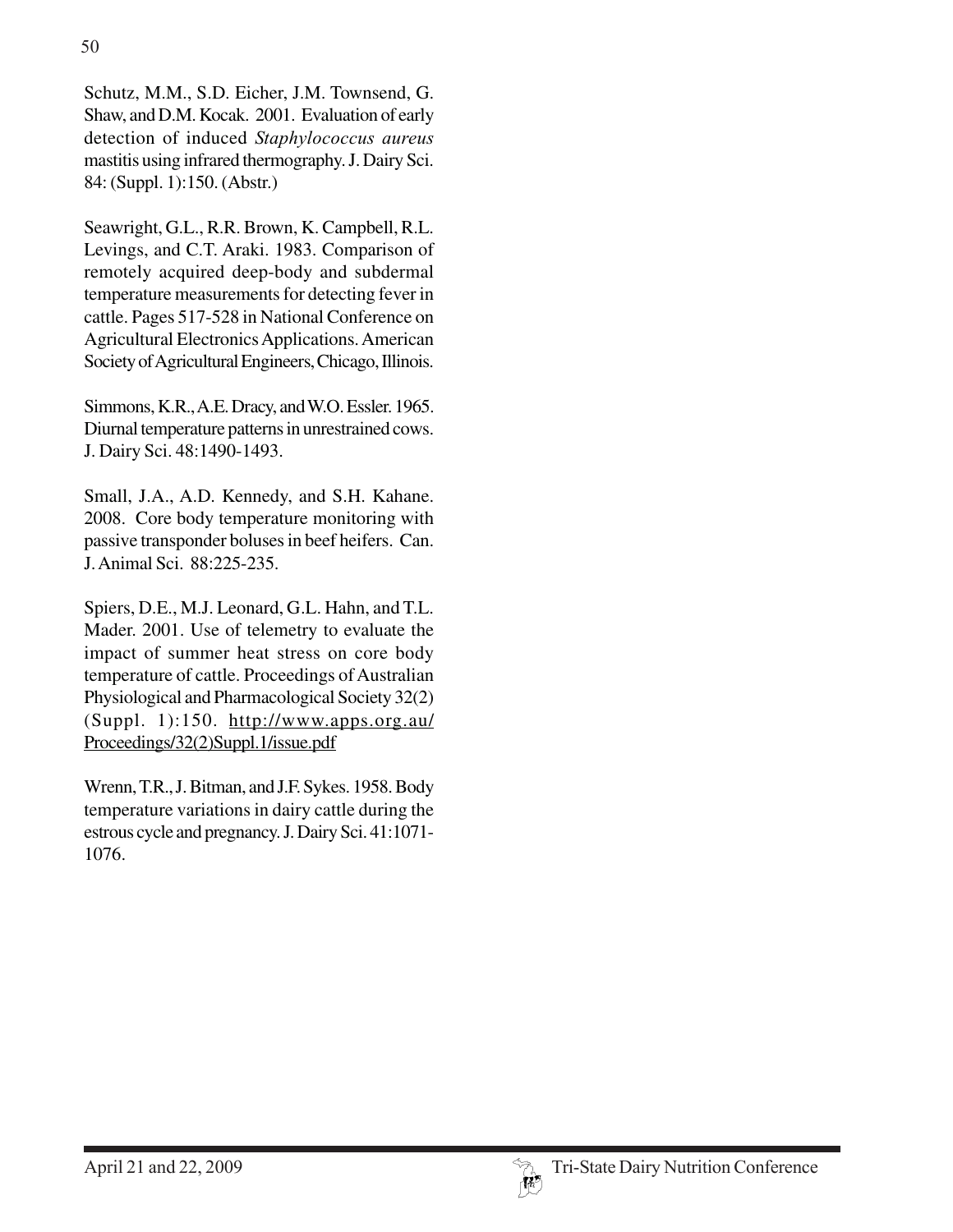| Season                      |            |           |          |        |  |  |  |  |  |  |
|-----------------------------|------------|-----------|----------|--------|--|--|--|--|--|--|
|                             | Spring     | Summer    | Fall     | Winter |  |  |  |  |  |  |
| $\mathbf r$                 | 0.715      | 0.580     | 0.726    | 0.565  |  |  |  |  |  |  |
| $\mathbf n$                 | 330        | 584       | 573      | 555    |  |  |  |  |  |  |
|                             | Milking    |           |          |        |  |  |  |  |  |  |
|                             | a.m.       | p.m.      |          |        |  |  |  |  |  |  |
| $\mathbf r$                 | 0.547      | 0.729     |          |        |  |  |  |  |  |  |
| $\mathbf n$                 | 999        | 1043      |          |        |  |  |  |  |  |  |
| Housing System <sup>2</sup> |            |           |          |        |  |  |  |  |  |  |
|                             | ${\rm FS}$ | <b>GM</b> | $\rm BP$ |        |  |  |  |  |  |  |
| $\mathbf{r}$                | 0.646      | 0.758     | 0.576    |        |  |  |  |  |  |  |
| n                           | 1539       | 210       | 293      |        |  |  |  |  |  |  |

**Table 1.** Numbers of paired observations (n) and Pearson correlation coefficients (r) between reticular and rectal temperatures between paired observations across categories (Bewley et al., 2008a)<sup>1</sup>.

<sup>1</sup>P < 0.005 for H<sub>0</sub>:  $r \neq 0$  for all correlations

 ${}^{2}FS$  = Freestall, GM = Tie-Stall with geothermal modified ambient temperatures, and BP = Bedded pack.

| Frequency of ranking by experts $(1 =$ highest, $7 =$ lowest) |   |          |                               |          |                             |   |                             |      |  |
|---------------------------------------------------------------|---|----------|-------------------------------|----------|-----------------------------|---|-----------------------------|------|--|
| Temperature Application                                       |   | 2        | 3                             | 4        | 5                           | 6 |                             | Mean |  |
| Heat stress monitoring                                        |   |          |                               | 4        | $\theta$                    |   |                             | 3.00 |  |
| <b>Mastitis detection</b>                                     |   | 3        | 6                             | 2        | 4                           |   | $\theta$                    | 3.24 |  |
| <b>Estrus</b> detection                                       |   | 5        | 3                             | 3        | 4                           | 5 | $\Omega$                    | 3.90 |  |
| Metritis detection                                            |   | 3        | 3                             | 2        | 5                           | 3 |                             | 4.11 |  |
| Pneumonia/respiratory<br>disease detection                    | 3 |          | $\mathfrak{D}_{\mathfrak{p}}$ | 5        | $\mathcal{D}_{\mathcal{L}}$ | 4 | $\mathcal{D}_{\mathcal{A}}$ | 4.16 |  |
| Animal well-being                                             |   | 2        | $\overline{4}$                | $\theta$ | 3                           | 4 |                             | 4.18 |  |
| Pregnancy detection                                           | 4 | $\Omega$ |                               |          | $\Omega$                    |   | 13                          | 5.43 |  |

**Table 2.** Results of a survey of 19 industry professionals asked to rank 1 to 7 the potential for automatic temperature recording to impact management of 7 infectious or physiologic conditions.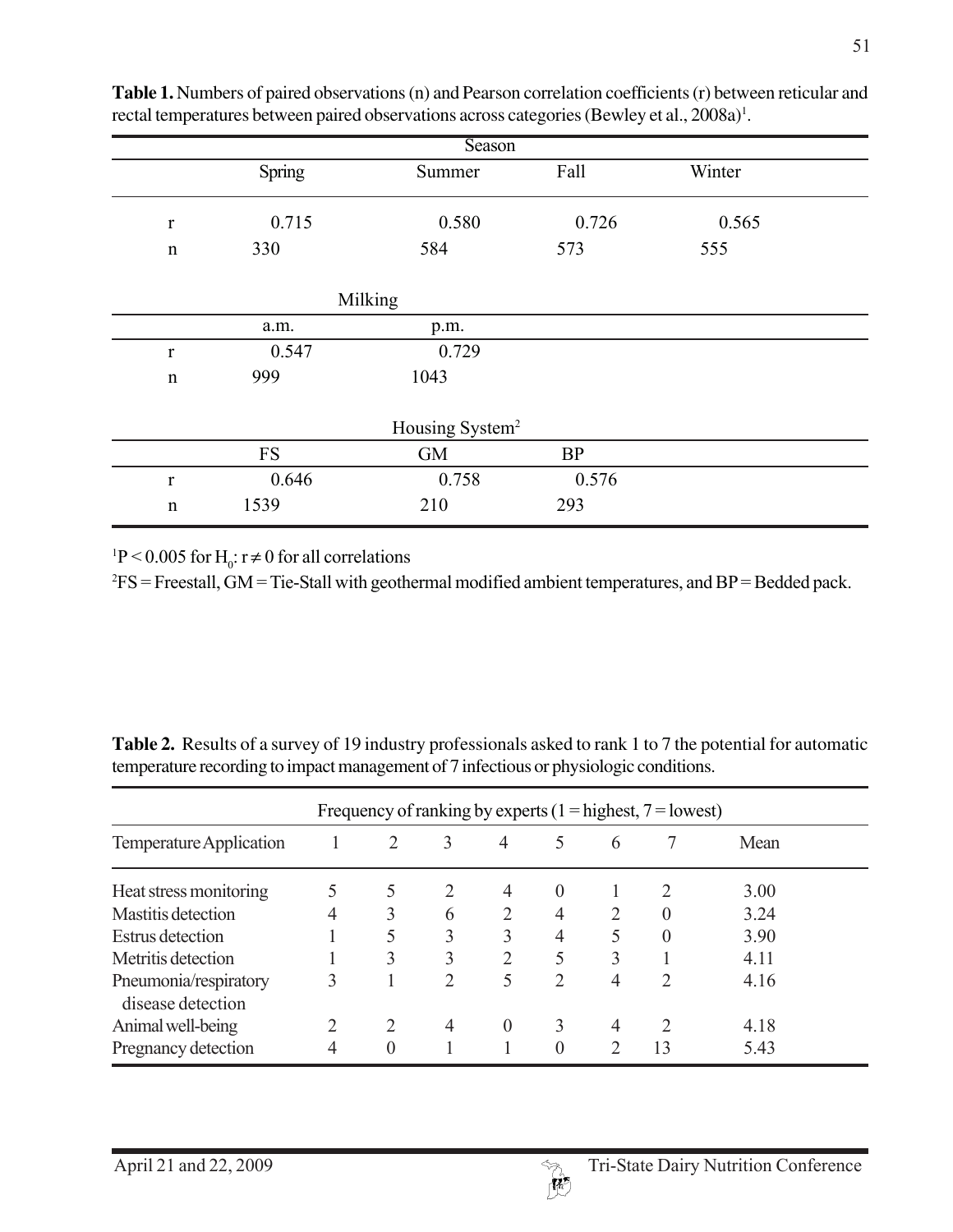

**Figure 1.** Schematic of layout of Cow Temperature Monitoring System as installed at Purdue University Dairy Research and Education Center.

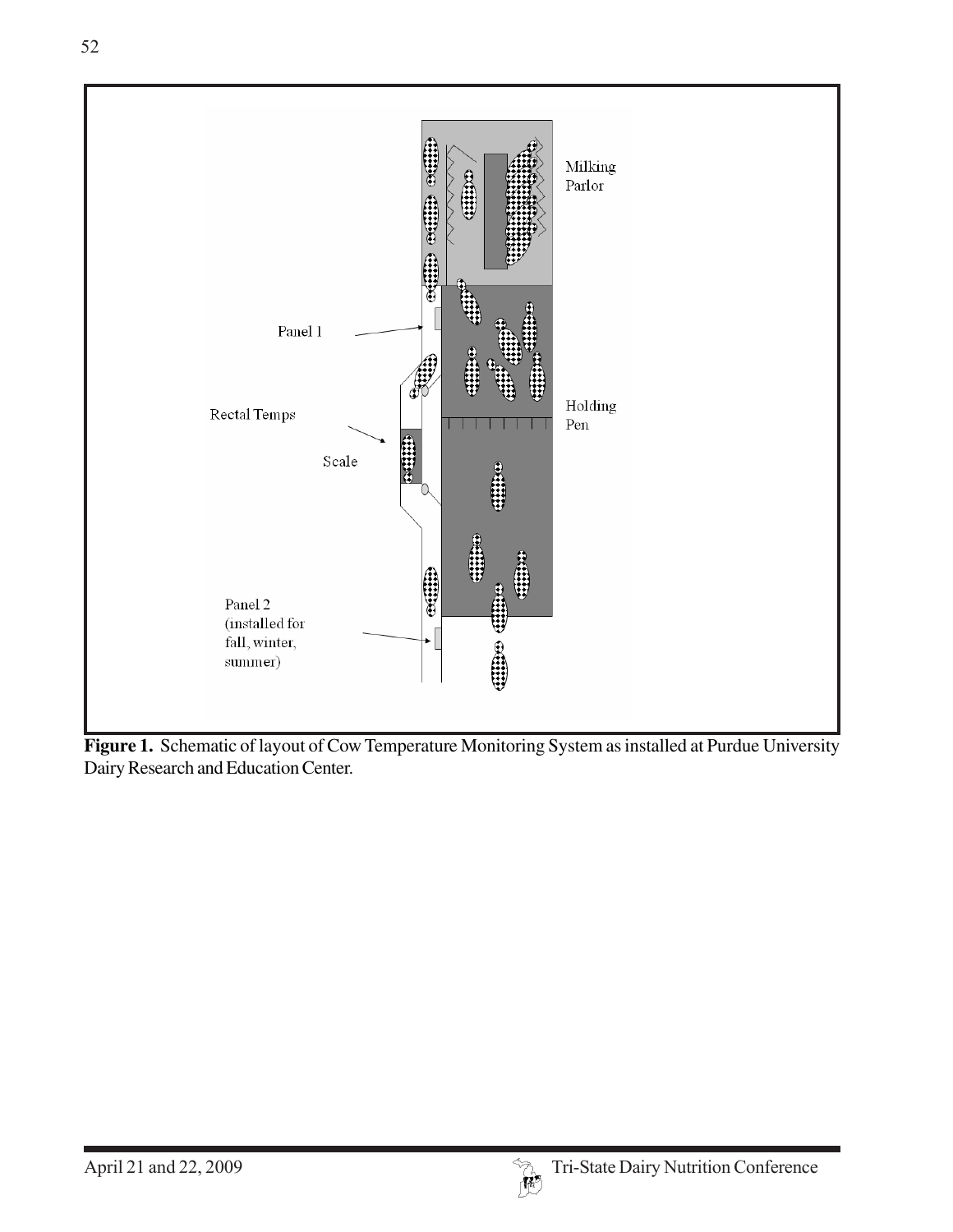

**Figure 2.** Maximum and average values for Temperature Humidity Index (THI) for the 2 days within each of the 4 collection periods.



**Figure 3**. Least squares means for significant fixed effects in mixed models for reticular (Panel A) and rectal (Panel B) temperatures. Means within category with different letters were significantly different ( $P < 0.05$ ) using Tukey's adjustment for comparison of means. For housing system, FS = Freestall, GM = Tie-Stall with geothermal modified ambient temperatures, and BP = Bedded pack.